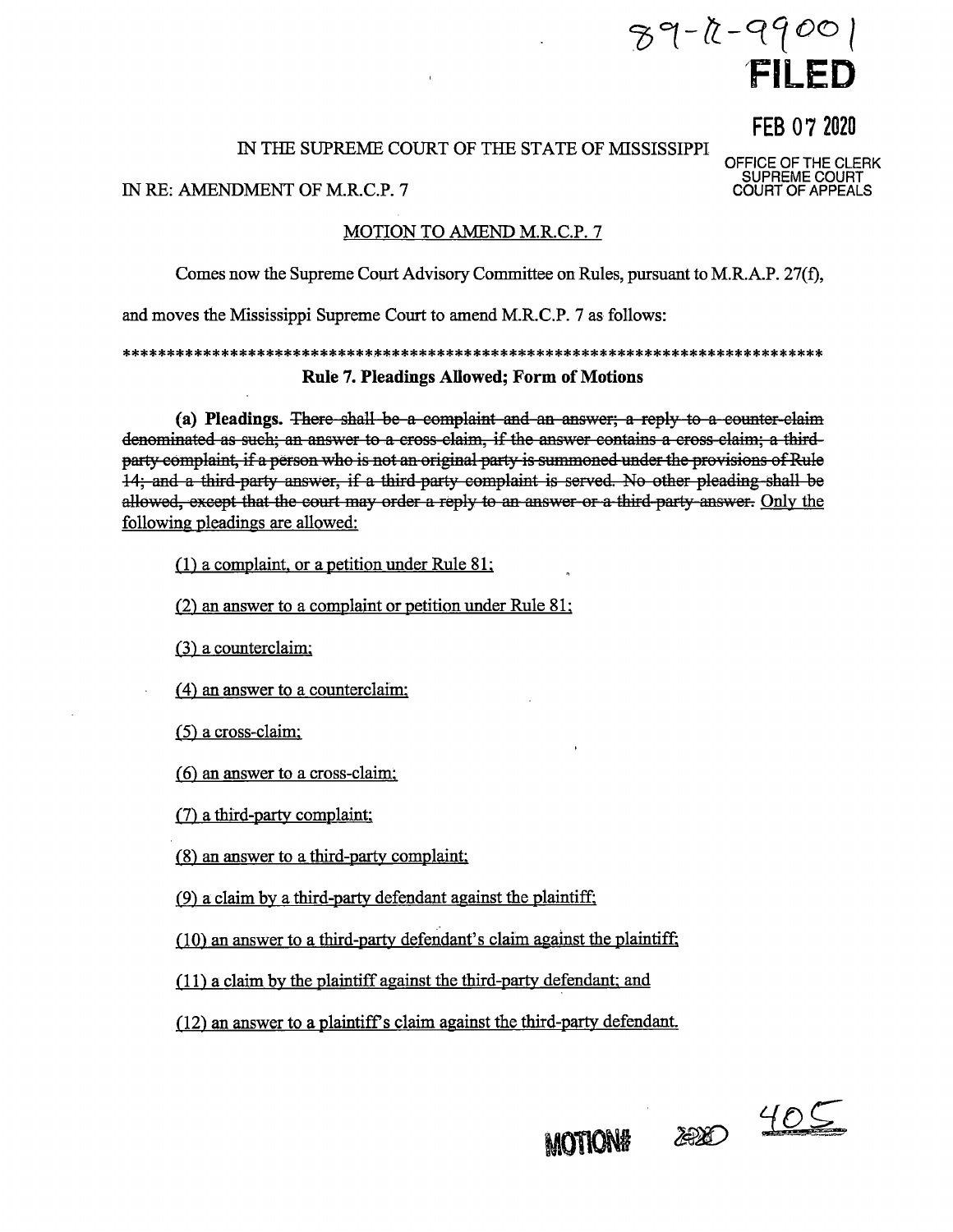#### (b) Motions and Other Papers.

(1) Generally, An an application to the court for an order shall be by motion which, unless made during a hearing or trial, shall be made in writing, shall state with particularity the grounds therefor, and shall set forth the relief or order sought. The requirement of writing is fulfilled if the motion is stated in a written notice of the hearing of the motion. No motion is required if the parties present a joint, consent or agreed order.

(2) The rules applicable to captions, signing, or other matters of form of pleadings apply to all motions and other papers provided for by these rules.

(c) Size of Paper. All pleadings, motions and other papers, including depositions, shall be made on 8 1/2" by 11" paper. The format for all depositions shall comply with the Guidelines for Court Reporters as provided in Mississippi Supreme Court Rule 11.

(d) Demurrers, Pleas, etc., Abolished. Demurrers, pleas, and exceptions for insufficiency of a pleading shall not be used.

[Voluntary compliance with Rule 7(c) beginning January 1, 1993, mandatory compliance effective July 1, 1993. Amended effective [100]

## **Advisory Committee Historical Note**

, Rule 7(a) was amended so as to include a complete list *Effective* of all pleadings. In addition, the amendment deleted M.R.C.P. 10(d) [Copy Must Be Attached.] XX So.  $3d$  XX (Miss. 20 ).

Effective November 19, 1992, Rule 7(c) was redesignated Rule 7(d), and a new Rule 7(c), requiring letter size paper for all pleadings, motions and other papers was adopted. 606-607 So. 2d XIX-XX (West Miss. Cas. 1993).

The proposed amendment to Rule 7(a) contains a more concise and complete listing of all pleadings. The proposed amendment to Rule 7(b) clarifies that a written motion is unnecessary if the parties present a joint, consent or agreed order. The proposed amendment deletes Rule  $7(d)$ because it is no longer necessary, given that demurrers, pleas and exceptions for insufficiency of a pleading became defunct with the adoption of the rules. The motion to amend M.R.C.P. 7 was unanimously approved by the Committee on October 5, 2018 and unanimously revised on November 2, 2018.